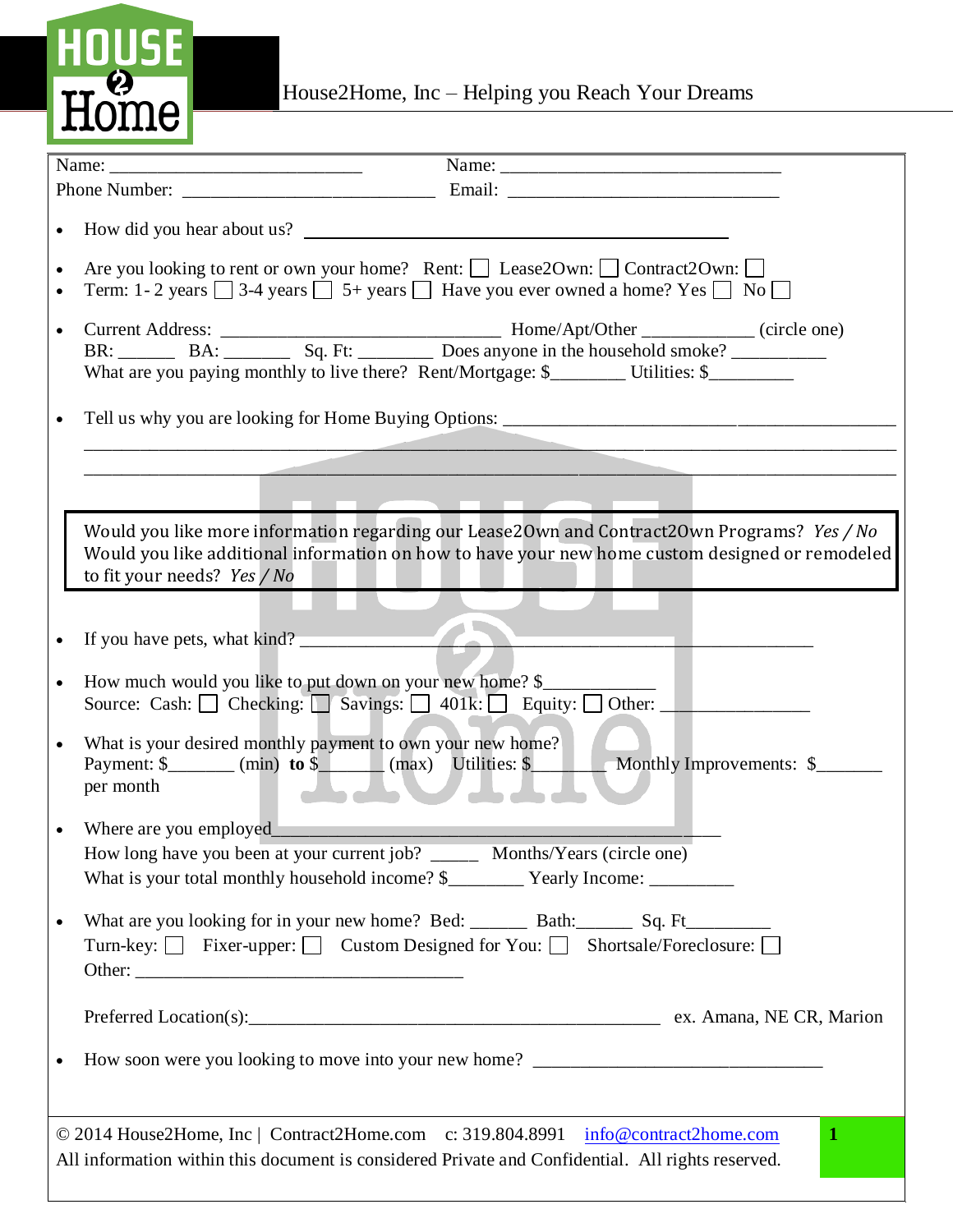Each adult must fully complete an application. We check references for all applicants. We make decisions based on personal history not appearance. There is a \$20.00 Application fee to cover the cost of acquiring credit report for each individual over the age of 18 or married couple. Owner reserves the right to wave this fee.

|                  |                                                                              |                          | How did you hear about us? Name/Friend____________________Gazette___Yard sign___Realtor__Craigslist___                                                                                                                                                                               |  |  |
|------------------|------------------------------------------------------------------------------|--------------------------|--------------------------------------------------------------------------------------------------------------------------------------------------------------------------------------------------------------------------------------------------------------------------------------|--|--|
|                  |                                                                              |                          | FINANCE TERM DESIRED? Lease-to-Own _______ Contract/Owner Finance ________ 1 Year ________ 2-5 Years ________ 5+ Years _____                                                                                                                                                         |  |  |
|                  |                                                                              |                          |                                                                                                                                                                                                                                                                                      |  |  |
|                  |                                                                              |                          |                                                                                                                                                                                                                                                                                      |  |  |
|                  |                                                                              |                          |                                                                                                                                                                                                                                                                                      |  |  |
|                  |                                                                              |                          |                                                                                                                                                                                                                                                                                      |  |  |
|                  |                                                                              | Date of Birth Figure 1.  |                                                                                                                                                                                                                                                                                      |  |  |
|                  |                                                                              |                          |                                                                                                                                                                                                                                                                                      |  |  |
|                  | First/Last Names & Relationship of everyone who will occupy dwelling & ages: |                          |                                                                                                                                                                                                                                                                                      |  |  |
|                  | $2.$ Age 4.                                                                  | 1. <u>Age</u> 3.<br>25 S | $A$ ge<br>$\_\text{Age}\_\text{Age}$                                                                                                                                                                                                                                                 |  |  |
|                  |                                                                              |                          |                                                                                                                                                                                                                                                                                      |  |  |
|                  | Will you have Pets in the unit? YES<br>NO <sup>-</sup>                       | # of Pets                |                                                                                                                                                                                                                                                                                      |  |  |
| Landlord Name    |                                                                              |                          | County State Zip Code                                                                                                                                                                                                                                                                |  |  |
|                  |                                                                              |                          | <u> 1 - A - I</u><br>Have you given your present Landlord a written 30 Day Notice? Yes No No Not Applicable                                                                                                                                                                          |  |  |
|                  |                                                                              |                          |                                                                                                                                                                                                                                                                                      |  |  |
|                  | Landlord Name                                                                |                          | $NA$ Phone $\#$ $O$ ccupied from to                                                                                                                                                                                                                                                  |  |  |
| Rent/Mortgage \$ | Reason for leaving                                                           |                          |                                                                                                                                                                                                                                                                                      |  |  |
|                  |                                                                              |                          | $\frac{1}{2}$ Phone # $\frac{1}{2}$ Phone = $\frac{1}{2}$ Phone = $\frac{1}{2}$ Phone = $\frac{1}{2}$ Phone = $\frac{1}{2}$ Phone = $\frac{1}{2}$ Phone = $\frac{1}{2}$ Phone = $\frac{1}{2}$ Phone = $\frac{1}{2}$ Phone = $\frac{1}{2}$ Phone = $\frac{1}{2}$ Phone = $\frac{1}{2$ |  |  |
|                  |                                                                              |                          | Supervisor<br>Gross Monthly Income \$                                                                                                                                                                                                                                                |  |  |
|                  |                                                                              |                          |                                                                                                                                                                                                                                                                                      |  |  |
|                  |                                                                              |                          | Address Supervisor Gross Monthly Income \$                                                                                                                                                                                                                                           |  |  |
|                  |                                                                              | Other Income Sources     |                                                                                                                                                                                                                                                                                      |  |  |
|                  |                                                                              |                          |                                                                                                                                                                                                                                                                                      |  |  |
|                  | Can You Obtain A Co-Signer? Yes No No                                        |                          | Will you have any Waterbeds? Yes _______ No________                                                                                                                                                                                                                                  |  |  |
| <b>APPROVED</b>  |                                                                              |                          |                                                                                                                                                                                                                                                                                      |  |  |
|                  |                                                                              |                          | $\overline{2}$<br>© 2014 House2Home, Inc   Contract2Home.com c: 319.804.8991 info@contract2home.com                                                                                                                                                                                  |  |  |

© 2014 House2Home, Inc | Contract2Home.com c: 319.804.8991 [info@contract2home.com](mailto:info@contract2home.com) All information within this document is considered Private and Confidential. All rights reserved.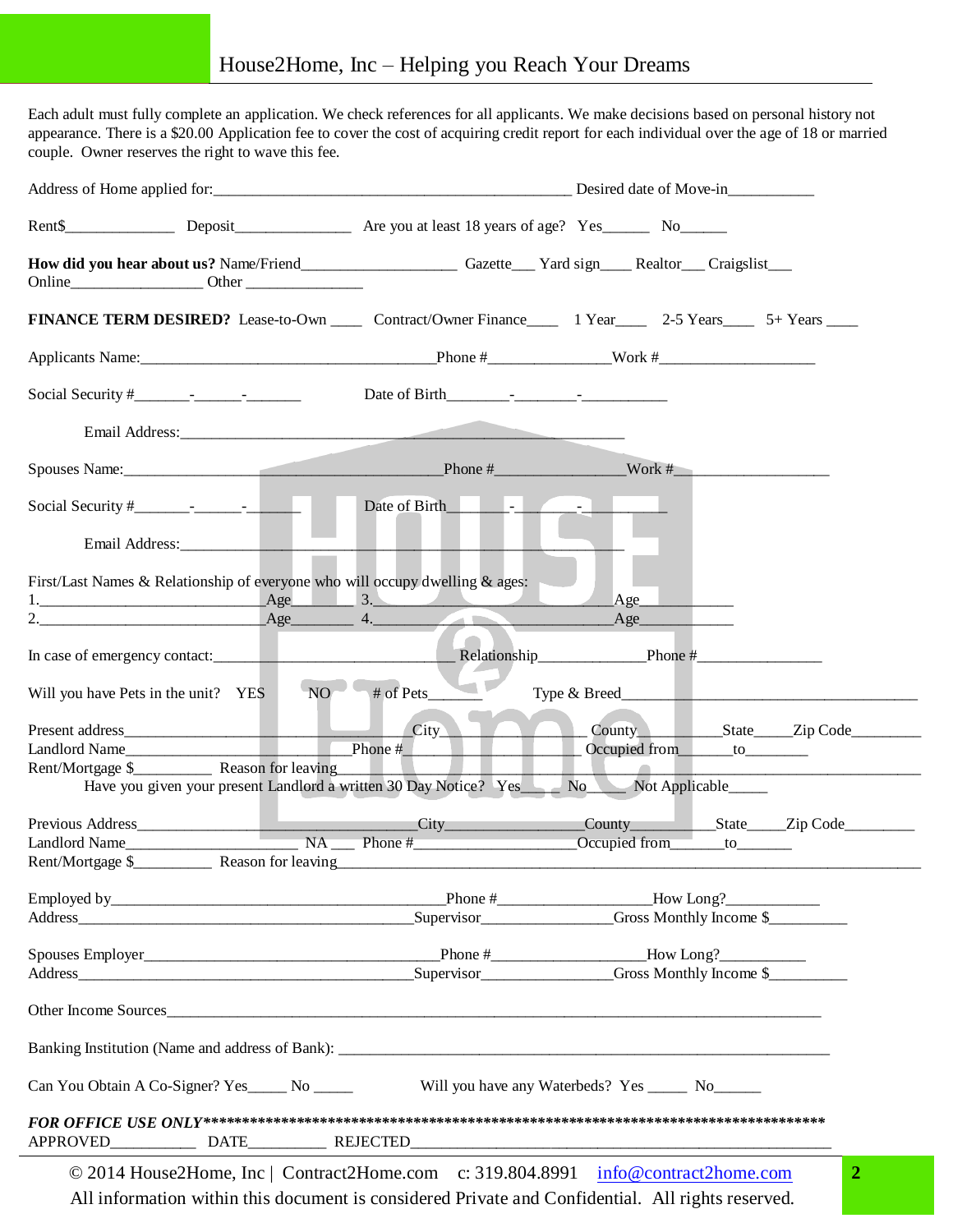Applicant's signature on Application authorizes management to check references including:

Credit Report • Criminal Checks • Income Verification • Employment and/or student verification • Previous landlords or program participation • County Courthouse records for Small Claims filed • County Courthouse records for Money Judgments Law Enforcement with jurisdiction over previous address  $\bullet$  Others as deemed pertinent from Application

Iowa Code Chapter 216, Iowa's anti-discrimination law, DOES NOT AFFECT:

216.20 "Tenancy of an individual that would constitute a direct threat to the health and safety of other individuals or tenancy that would result in substantial physical damage to the property of others."

Be advised that management will NOT:

1. Offer housing to persons who lie in the Applications

2. Continue tenancy with person who management later discovers lied

3. Offer housing to persons who have recent convictions or felonies and Aggravated misdemeanors including any drug related crimes and sex offenders

4. Continue tenancy with persons who are currently convicted for felony and Aggravated misdemeanor violations

5. Offer housing to, or continue tenancy, with persons who entertain guests with recent convictions for felonies and aggravated misdemeanors

6. Offer housing to persons with a history/habit of poor credit

7. Continue tenancy with persons who disregard provisions of the Rental Agreement or who cause property destruction or disturbances

Management considers felonies and aggravated misdemeanors such as this list unacceptable behavior/activity/involvement for tenants of this property:

Assault/personal injury  $\bullet$  Prostitution  $\bullet$  Criminal mischief/vandalism/drug manufacturing  $\bullet$  Arson or trespass Drug use/drug trafficking/drug manufacturing • Child molestation/endangerment/neglect/sex offenders • Domestic violence Breaking and entering • Theft/burglary/stolen property • Illegal use of firearms/guns • Stalking/kidnapping/rape/sexual abuse

|   | $#$ of Cars 1. Year |                             | Make                                                                                               | Plate $#$                                                           | 2. Year                                                   | Make                      | Plate #                                                                                         |                          |  |
|---|---------------------|-----------------------------|----------------------------------------------------------------------------------------------------|---------------------------------------------------------------------|-----------------------------------------------------------|---------------------------|-------------------------------------------------------------------------------------------------|--------------------------|--|
|   |                     |                             | Sued for damage to rental property? Yes_______ No____<br>Broken a rental Agreement or Lease Yes No | Have you or your spouse ever been sued for non-payment of rent? Yes | Evicted or asked to move? Yes<br>Declared Bankruptcy? Yes | No no                     | No.<br>N <sub>o</sub>                                                                           |                          |  |
|   |                     |                             | Lost a home via Short Sale or Foreclosure Yes                                                      | $\mathbf{N}\mathbf{o}$                                              |                                                           | Convicted of a crime? Yes | N <sub>o</sub>                                                                                  | If Yes Explain in Detail |  |
| □ |                     | Driver's License/ Photo ID: |                                                                                                    |                                                                     |                                                           |                           | If not applying in person, a legible copy of<br>driver's license or picture id MUST be attached |                          |  |
|   | <b>BIRTHDAY</b>     |                             |                                                                                                    |                                                                     |                                                           |                           | in order for House2Home, Inc to process your application.                                       |                          |  |

I AUTHORIZE INFORMATION TO BE CHECKED FOR VERIFICATION. IF ANY OF THE ABOVE ANSWERS ARE FOUND TO BE INCORRECT, ANY RENTAL AGREEMENT BECOMES VOID & WILL BE SUFFICIENT REASON FOR EVICTION & LOSS OF SECURITY DEPOSIT. I ALSO AUTHORIZE VERIFICATION OF EMPLOYMENT, BANK RECORDS, CREDIT HISTORY FOR PURPOSE OF THIS APPLICATION AS WELL AS IF I LEAVE WITH ANY DEBT OWED FOR THE PURPOSE OF COLLECTIONS (INCLUDING CREDIT BUREAU REPORTS, RENTAL HISTORY & CRIMINAL BACKGORUND HISTORY.) I DECLARE THAT MY RENTAL HISTORY, CREDIT RECORDS & BACKGROUND HISTORY ARE IN GOOD STANDING.

## **THE HOME IS HELD FOR THE FIRST APPROVED APPLICATION WITH DEPOSIT/DOWNPAYMENT.**

"I have read and understand"

| APPLICANTS SIGNATURE      | DATE        |
|---------------------------|-------------|
| <b>SPOUSE'S SIGNATURE</b> | <b>DATE</b> |

© 2014 House2Home, Inc | Contract2Home.com c: 319.804.8991 [info@contract2home.com](mailto:info@contract2home.com) All information within this document is considered Private and Confidential. All rights reserved.